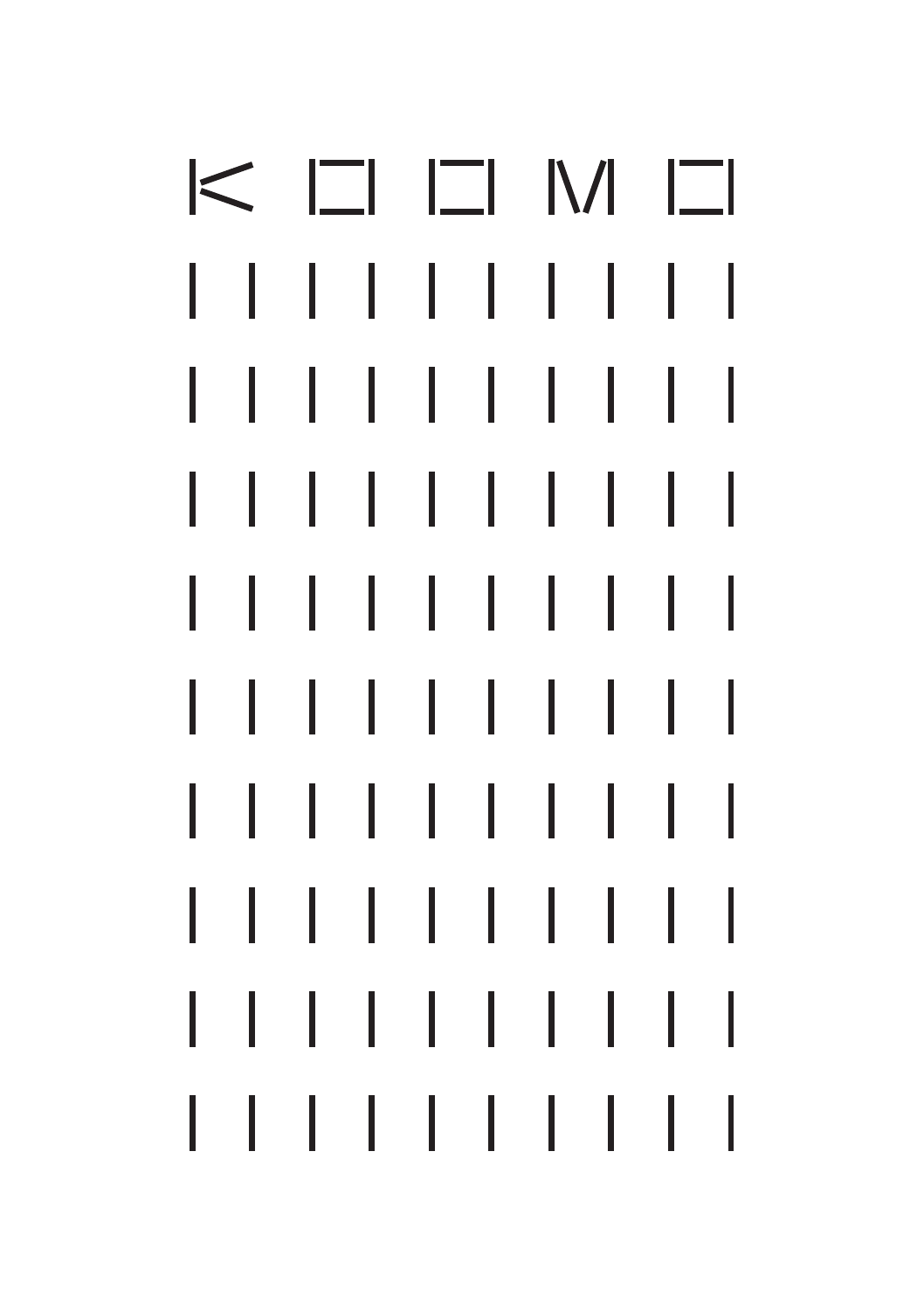During the first half of the twentieth century Japan's traditional art and aesthetics interacted with European life and culture, resulting in a pulsating era of Japanese modernism and the creation of Asian Art Deco Architecture.

Koomo's interior reflects Japan's rich history of natural materials, with timber and stone adorned with contemporary details that borrow from Japanese tradition without being overtly Japanese.

At Koomo our Asian Fusion menu takes inspiration from Executive Chef Patrick Chung's love of Japanese and Asian cooking and a childhood spent in Fiji, and the South Pacific country's mix of cultures, cuisines and fresh seafood.

Koomo's menu is heavily inspired by Japanese cuisine however, in the world of Asian cuisine, the canvas is large and we embrace this at Koomo. We present food that inspires, intrigues and comes from the heart. The team take the best of South Australia's premium produce for a seasonal menu that is fresh, clean and simply delicious.

–––––––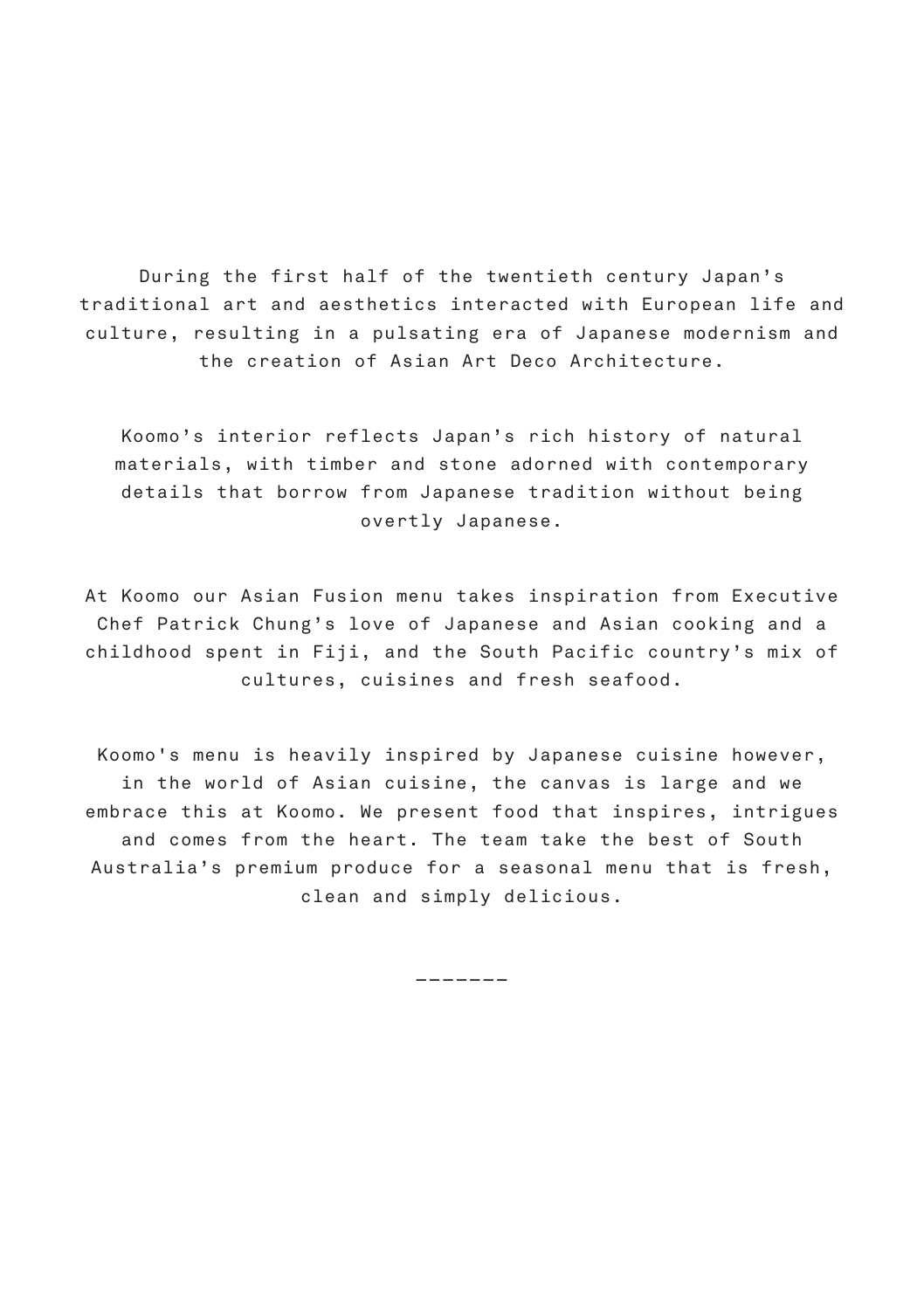| SOMETHING TO START WITH ----------------                                                                 |    |
|----------------------------------------------------------------------------------------------------------|----|
| Koomo crispy tofu, wok fried chilli,<br>miso mushrooms, mustard, pickled garlic (ve,vg)                  | 18 |
| Spencer Gulf tempura prawns, perilla, bonito<br>kewpie, takoyaki sauce, whipped avocado, aonori<br>2 pcs | 28 |
| Steamed pork, chives, dumplings, garlic chips,<br>spicy black vinegar<br>4 pcs                           | 18 |
| Port Lincoln kingfish, pickled cucumber,<br>green chili sauce, wasabi cress<br>6 pcs (gf)                | 23 |
| Koomo lobster roll, avocado, pickled shallots,<br>tobiko, soft roll<br>2 pcs                             | 23 |
| Koomo chicken katsu sando, bulldog sauce, kewpie<br>mayo                                                 | 19 |

| ve vegetarian | df dairy free                                     |
|---------------|---------------------------------------------------|
| vg vegan      | gf gluten free                                    |
|               | Please make staff aware if you have any allergies |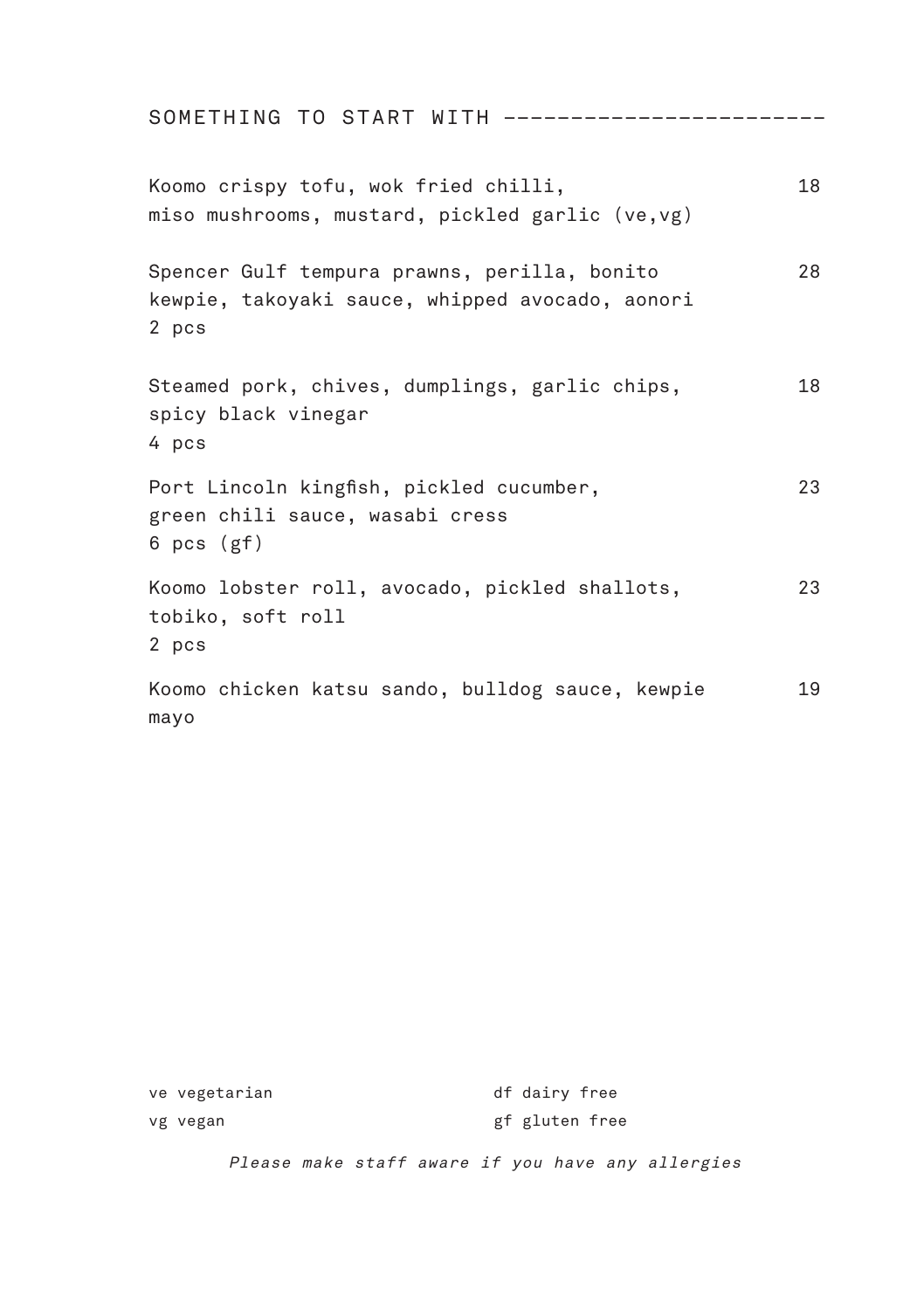| MEAT WITH ME ----------                                                                               |    |
|-------------------------------------------------------------------------------------------------------|----|
| Crispy lamb ribs, amazu-an, lime, herbs                                                               | 38 |
| Black angus porterhouse 250, cauliflower, truffle<br>puree, grilled pickled onion, Koomo pepper sauce | 46 |
| Saskia beer teriyaki chicken, miso romesco,<br>garlic kailan, nori potato (df)                        | 43 |
| Soy, mirin aquna murray cod, leeks,<br>buttermilk dressing, cress salad, cabbage oil (gf)             | 39 |

# CHEF'S SPECIALTIES ––––––––––––––––––––––––––––– Seared Japanese scallops, miso buttered corn, dairyman smoked bacon, crispy wonton skin, roasted nori 5 pcs 31 Grilled teriyaki eggplant, black kale, tofu dip, fried garlic oyster mushroom, crispy bits (vg, ve, df) 25 Smoky Bay oysters, soy yuzu kosho, lemon 6 pcs (df, gf) 25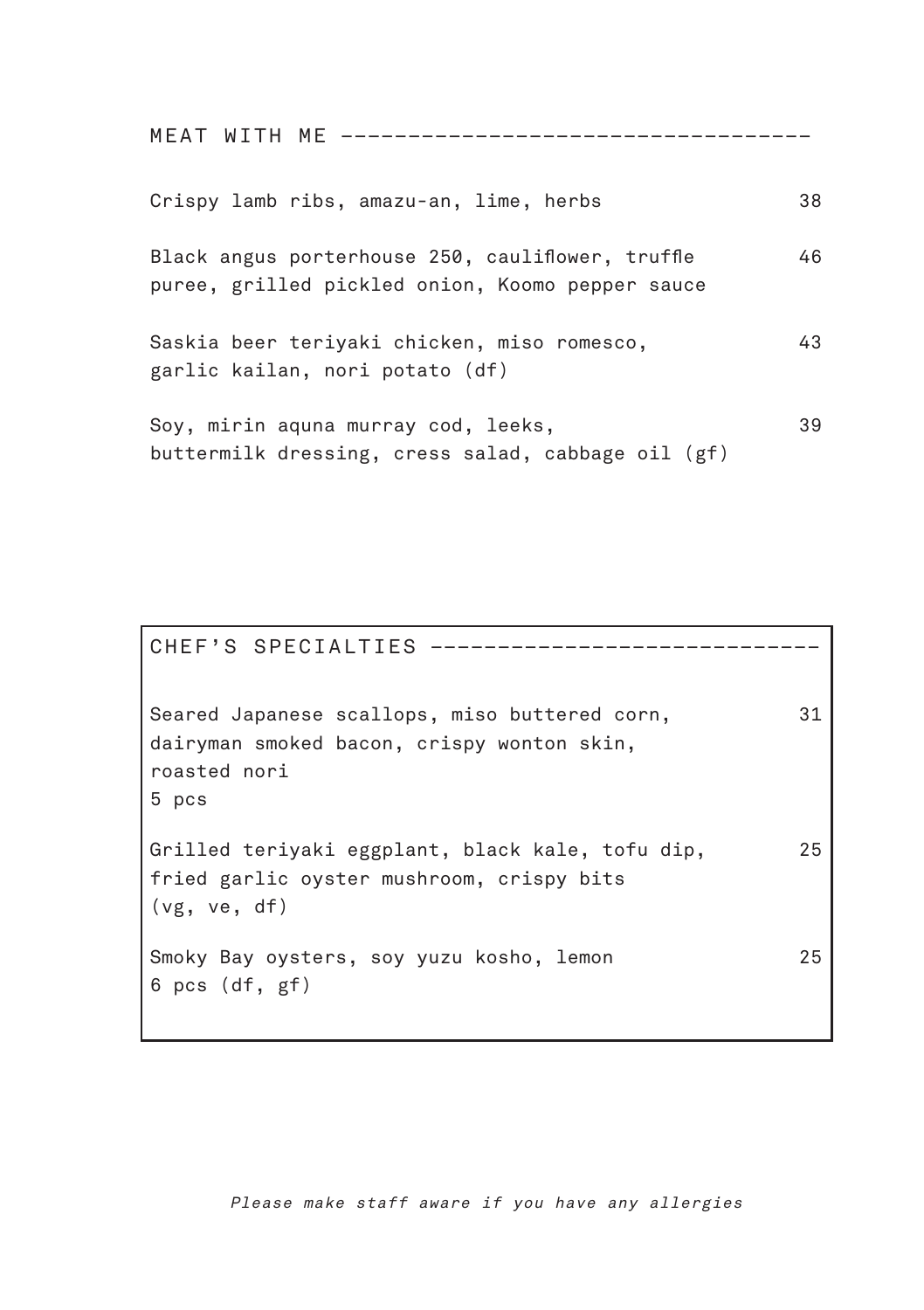| Charred vegetables, lotus root, sesame seed,<br>mustard dressing (ve)     | 14 |
|---------------------------------------------------------------------------|----|
| Mizuna, edamame, zucchini, cucumber, wakame,<br>sesame ponzu (vg, ve, df) | 12 |
| Crushed potato, togarashi salt, truffle mayo,<br>parmesan cheese (ve, gf) | 12 |
| Steamed Japanese rice, furikake (gf, df)                                  | 8  |

SIDES –––––––––––––––––––––––––––––––––––––––––––

DESSERT –––––––––––––––––––––––––––––––––––––––––

| Black truffle, raspberry cream, pecan mousse, choc<br>soul garnish, matcha sponge, raspberry coulis | 15 |
|-----------------------------------------------------------------------------------------------------|----|
| Vanilla, hazelnut praline, light hazelnut cream,<br>milk chocolate chantilly                        | 15 |
| Green tea tiramisu, mixed berry compote                                                             | 15 |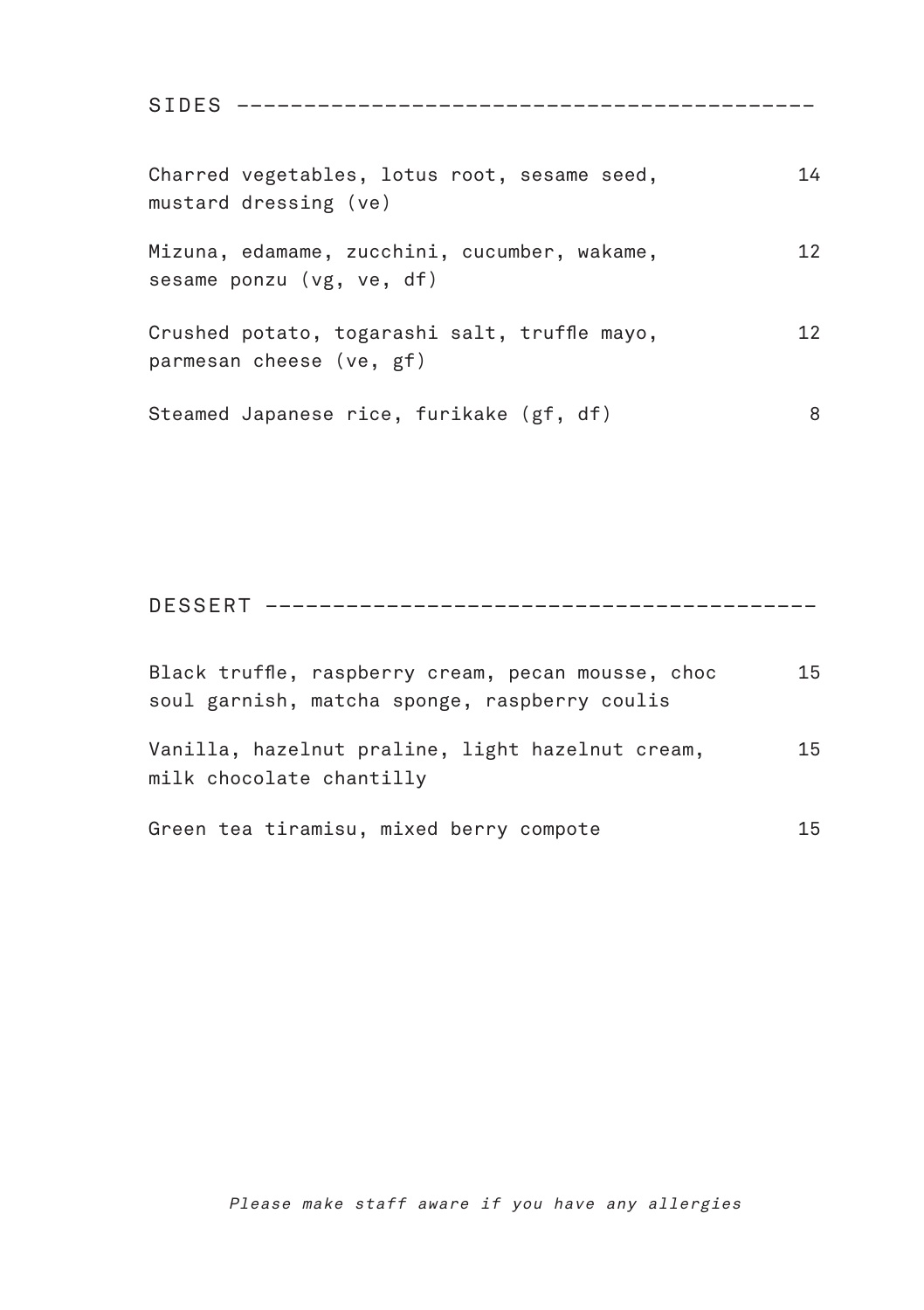| KIDS MEAL -------------                         |    |
|-------------------------------------------------|----|
| Crumbed chicken and rice, broccoli, katsu sauce | 15 |
| Beef burger, chips                              | 12 |
| Tempura vegetable, steamed Japanese rice, mayo  | 15 |